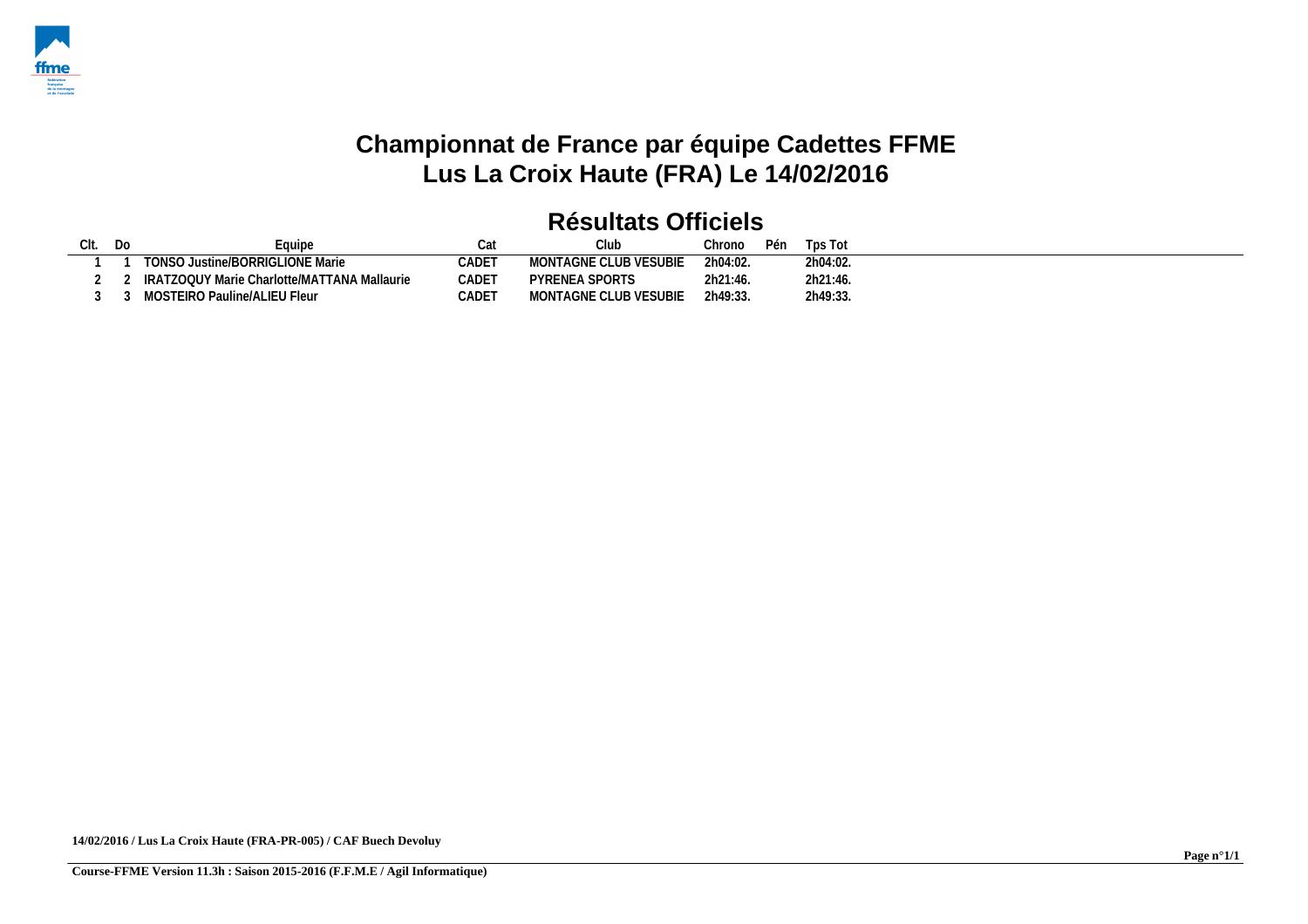

## **Championnat de France par équipe Cadets Hommes FFME Lus La Croix Haute (FRA) Le 14/02/2016**

| CIt. | Do  | Equipe                                   | Cat   | Club                          | Chrono   | Pé | Tps Tot  |
|------|-----|------------------------------------------|-------|-------------------------------|----------|----|----------|
|      |     | RAISIN Alban/GALINDO Robin               | CADET | CLUB MULTISPORTS AREC         | 1h39:50. |    | 1h39:50. |
|      |     | BERNAZ Julien/BERTOLINI Lucas            | CADET | C.A.F. DU LEMAN               | 1h42:17. |    | 1h42:17. |
| 3    |     | TRINQUIER Alix/VAQUE Yanis               | CADET | <b>PYRENEES CATALANES SKI</b> | 1h48:35. |    | 1h48:35. |
| 4    |     | BURNET Jérémie/FOLLIET Antoine           | CADET | C.A.F. DU LEMAN               | 1h48:37. |    | 1h48:37. |
|      |     | FLAMMIER Bastien/CARCEY COLLET Hugo      | CADET | CORBIER SKI-ALPINISME         | 1h50:01. |    | 1h50:01. |
| 6    |     | KNOERTZER IIan/CHAMEL Léo                | CADET | CLUB DES SPORTS CHAMO         | 1h51:52. |    | 1h51:52. |
|      |     | CIFERMAN Estéban/CHARLES Clément         | CADET | C.A.F. ALBERTVILLE            | 1h56:30. |    | 1h56:30. |
| 8    |     | LEROY Alessio/GARCIA Rémi                | CADET | <b>PYRENEES CATALANES SKI</b> | 1h57:03. |    | 1h57:03. |
| 9    |     | CHESNEY Alexis/FABRE Jules               | CADET | CLUB DES SPORTS CHAMO         | 1h59:13. |    | 1h59:13. |
| 10   | 10  | VIGNES Paul/DUMAS Louis                  | CADET | <b>ALTITOY</b>                | 2h06:59. |    | 2h06:59. |
| 11   |     | SZALAY Benjamin/COSTE Axel               | CADET | CLUB MULTISPORTS AREC         | 2h07:48. |    | 2h07:48. |
| 12   | 12. | MARIETTA ALEINA Antoine/CHRISTIN Gaspard | CADET | TEAM ISERE MONTAGNE           | 2h17:31. |    | 2h17:31. |
| 13   | 13  | AUBURTIN Leo/BOURG Dorian                | CADET | MONTAGNE CLUB VESUBIE         | 2h31:23. |    | 2h31:23. |
| 14   | 14  | ALLEMOZ Theo/DUNAND Maxime               | CADET | C.A.F. ALBERTVILLE            | 2h32:25. |    | 2h32:25. |
| 15   | 15  | <b>VILLEGA Louis/MARTIN Vivien</b>       | CADET | <b>ESCALIBOURNE</b>           | 2h50:30. |    | 2h50:30. |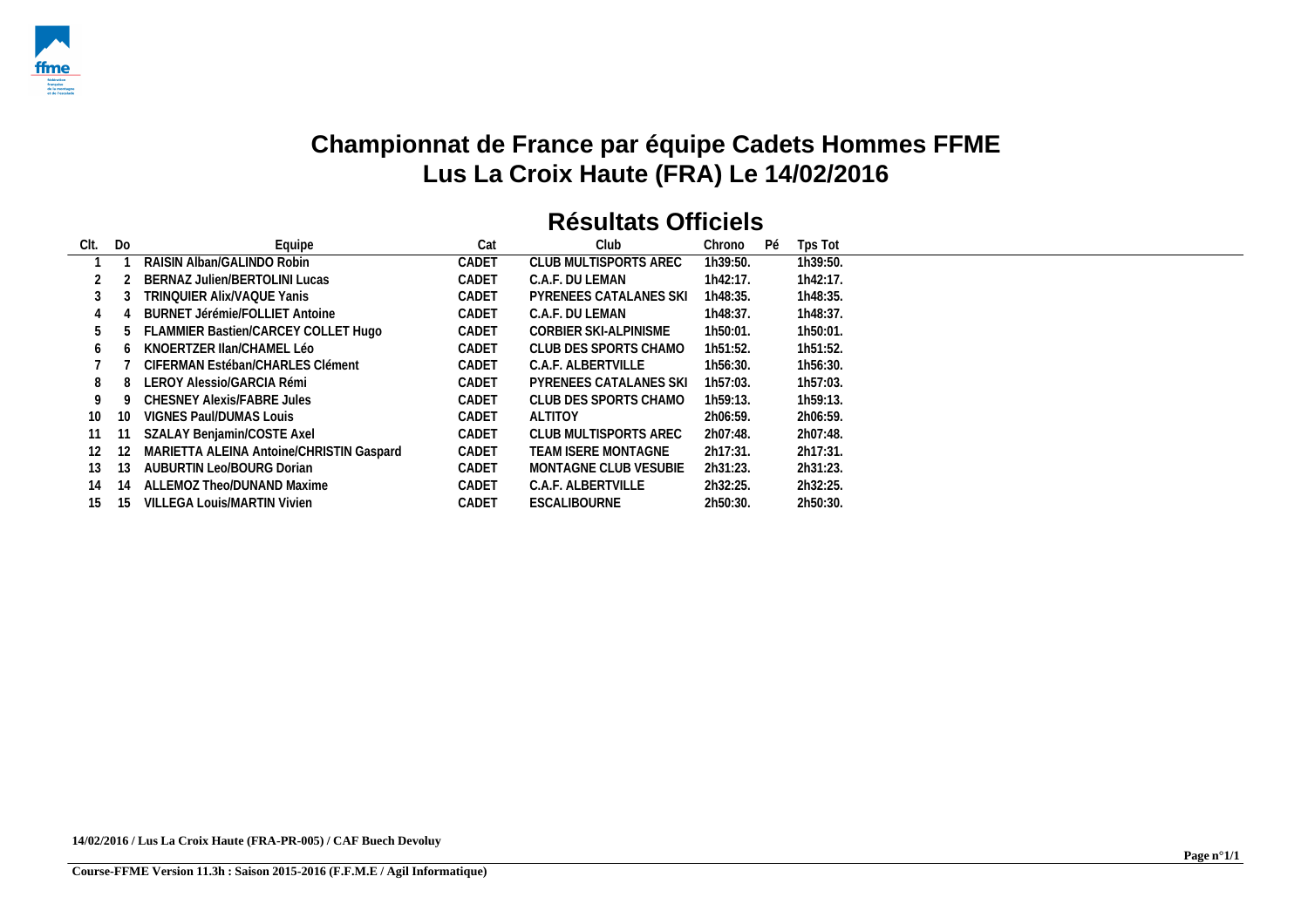

## **Championnat de France par équipe Juniors Dames FFME Lus La Croix Haute (FRA) Le 14/02/2016**

| Clt. Do | Equipe                                     |        |                         | Chrono   | Pén | Tps Tot  |
|---------|--------------------------------------------|--------|-------------------------|----------|-----|----------|
|         | MILLOZ Adele/BONNEL Lena                   | JUNIOR | CLUB DES SPORTS DE TIG  | 2h18:39. |     | 2h18:39. |
|         | POLLET VILLARD Marie/PERILLAT PESSEY Celia | JUNIOR | C.A.F. ANNECY COMPETITI | 2h31:38. |     | 2h31:38. |
|         | FOURMIGUE Chloé/MIQUET Laurine             | JUNIOR | AMITIE ET NATURE DE TAR | 3h04:06. |     | 3h04:06. |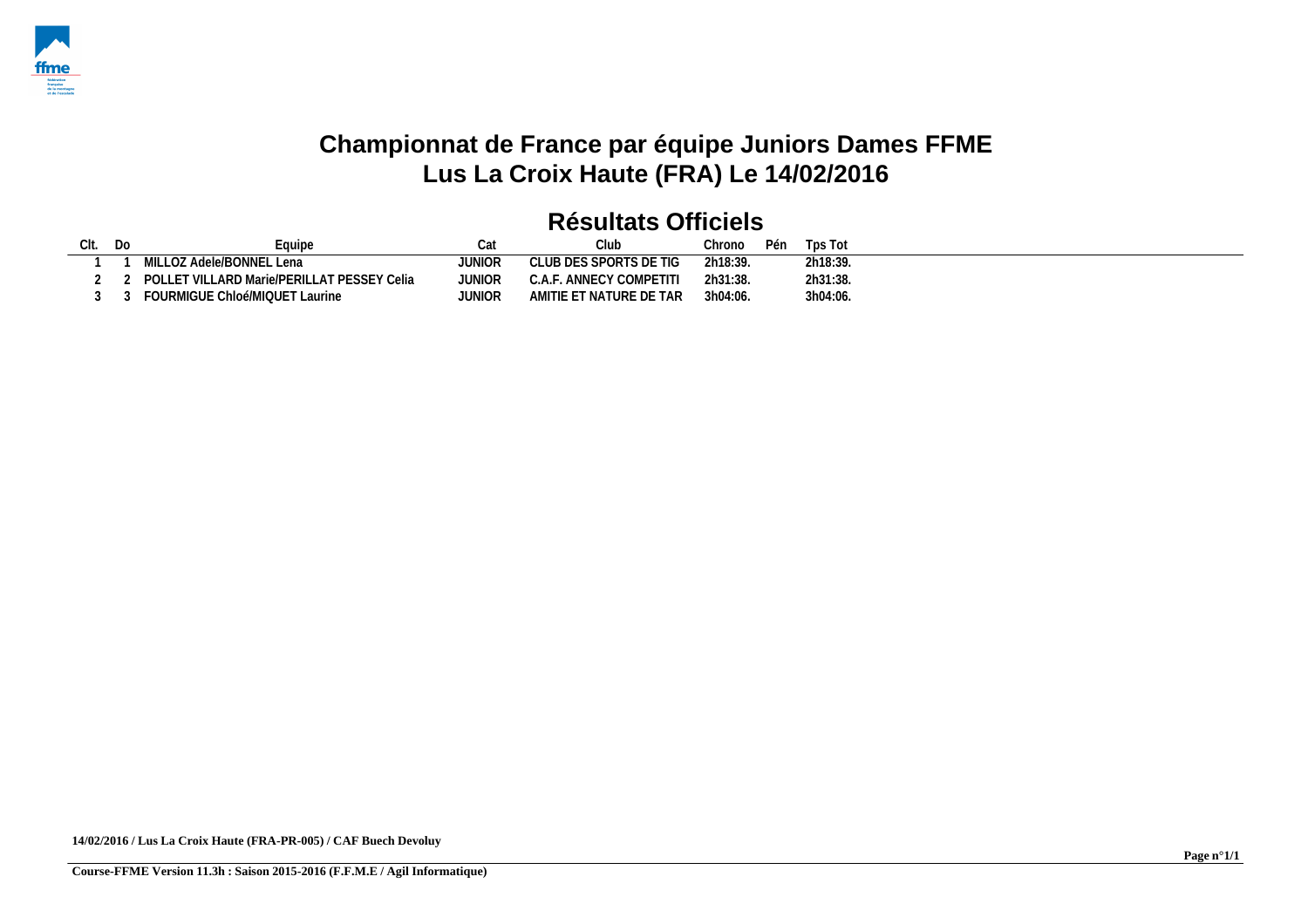

## **Championnat de France par équipe Juniors Hommes FFME Lus La Croix Haute (FRA) Le 14/02/2016**

| CIt. | Do    | Equipe                                       | Cat           | Club                          | Chrono   | Pé | Tps Tot  |
|------|-------|----------------------------------------------|---------------|-------------------------------|----------|----|----------|
|      |       | BELLABOUVIER Simon/EQUY Samuel               | <b>JUNIOR</b> | <b>HAUTE TARENTAISE MONT</b>  | 1h47:44. |    | 1h47:44. |
|      |       | JUILLAGUET WIII/DERUAZ Come                  | <b>JUNIOR</b> | C.A.F. HAUT CHABLAIS MO       | 1h48:54. |    | 1h48:54. |
|      |       | BOUVET Eddy/ANSELMET Thibault                | <b>JUNIOR</b> | C.A.F. HAUT CHABLAIS MO       | 1h53:06. |    | 1h53:06. |
|      |       | CASTILLON Bastien/GARCIE Florent             | <b>JUNIOR</b> | BEYREDE ESCALADE MONT         | 1h54:37. |    | 1h54:37. |
|      |       | ELLMENREICH Baptiste/BLANC Arthur            | <b>JUNIOR</b> | CLUB DES SPORTS CHAMO         | 1h57:03. |    | 1h57:03. |
| 6    |       | PEREZ David/DESCAMPS Ulysse                  | <b>JUNIOR</b> | TEAM ISERE MONTAGNE           | 1h58:39. |    | 1h58:39. |
|      |       | LYE Bastien/BROUET Loic                      | <b>JUNIOR</b> | <b>PYRENEES CATALANES SKI</b> | 2h01:20. |    | 2h01:20. |
| 8    |       | DULAC Quentin/HUIGE Titouan                  | <b>JUNIOR</b> | CORBIER SKI-ALPINISME         | 2h02:53. |    | 2h02:53. |
| 9    |       | <b>GANDER Corentin/GANDER Alexandre</b>      | <b>JUNIOR</b> | CLUB DES SPORTS CHAMO         | 2h08:51. |    | 2h08:51. |
| 10.  | 10    | BALLET BAZ Mathis/CARSOLIO Tom               | <b>JUNIOR</b> | CLUB DES SPORTS CHAMO         | 2h10:18. |    | 2h10:18. |
|      |       | <b>FAIVRE D ARCIER Killian/MAHAUT Romain</b> | <b>JUNIOR</b> | <b>PYRENEES CATALANES SKI</b> | 2h22:52. |    | 2h22:52. |
| 12   | -12 - | PERINO Clement/PACHOUD Baptiste              | <b>JUNIOR</b> | CLUB MULTISPORTS AREC         | 2h43:08. |    | 2h43:08. |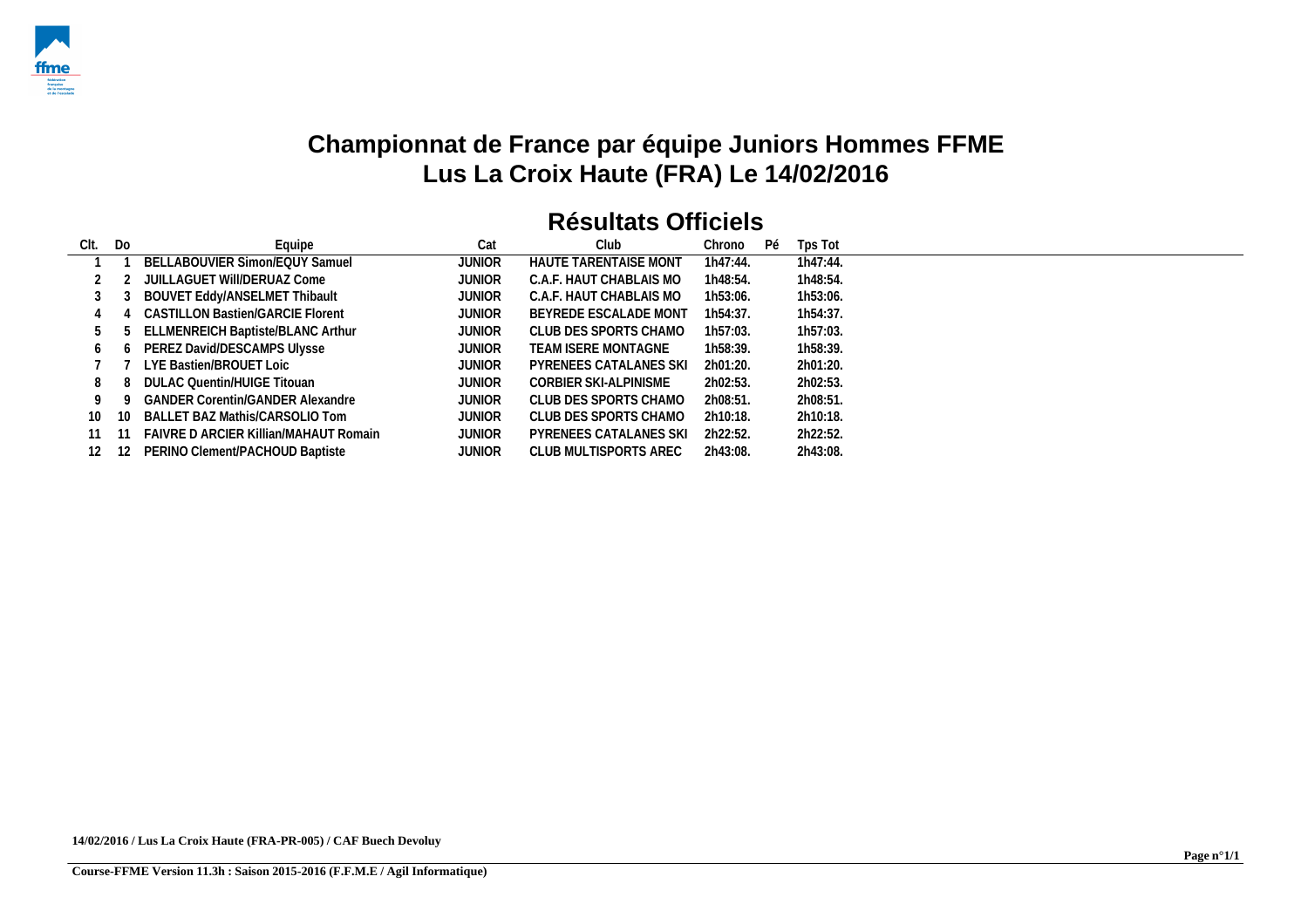

## **Championnat de France par équipe Séniors Dames FFME Lus La Croix Haute (FRA) Le 14/02/2016**

| Clt. | - Do | -quipe                            | Cat           | Club.                 | Chrono   | Péna M | Tps Tot  |
|------|------|-----------------------------------|---------------|-----------------------|----------|--------|----------|
|      |      | BONNEL Lorna/ROUX Laetitia        | SENIOR        | CORBIER SKI-ALPINISME | 3h24:56. |        | 3h24:56. |
|      |      | 2 MOLLARD Sophie/GAYET Elisa      | ESPOIR        | CLUB MULTISPORTS AREC | 3h39:36. |        | 3h39:36. |
|      |      | MANEGLIA Marion/BERNIER Melanie   | <b>SENIOR</b> | CLUB DES SPORTS CHAMO | 3h43:56. |        | 3h43:56. |
|      |      | BONNEL Candice/DEPLANCHE Laura    | <b>ESPOIR</b> | CORBIER SKI-ALPINISME | 3h45:56. |        | 3h45:56. |
|      |      | 5 5 RENOTON Laurie/CHESNAY Sandra | SENIOR        | COURCHEVEL SPORTS ALP | 4h06:56. |        | 4h06:56. |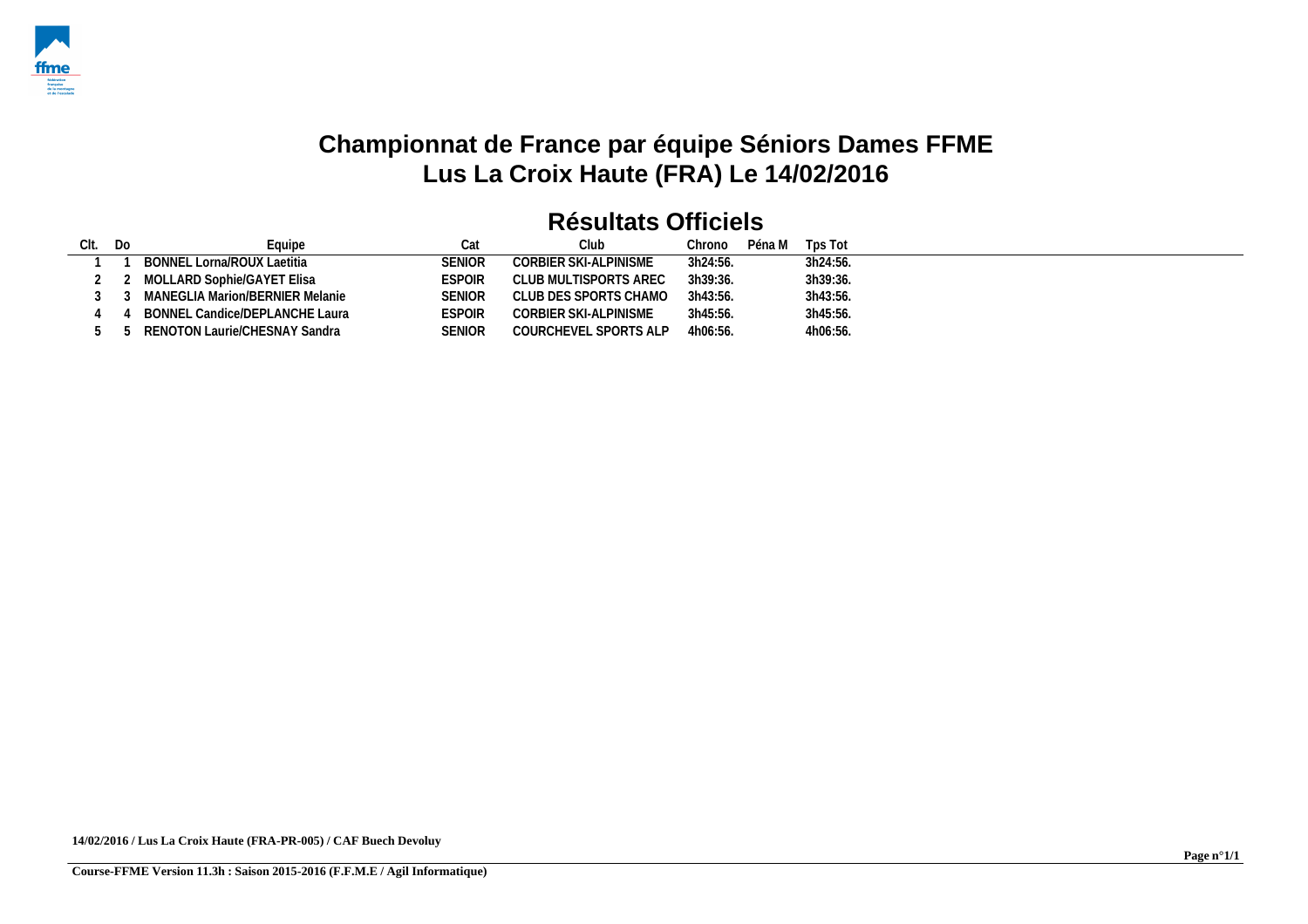

## **Championnat de France par équipe Séniors Hommes FFME Lus La Croix Haute (FRA) Le 14/02/2016**

#### **Résultats Officiels**

| CIt. | Do | Equipe                                  | Cat            | Club                          | Chrono   | Péna | Tps Tot  |
|------|----|-----------------------------------------|----------------|-------------------------------|----------|------|----------|
|      |    | <b>BLANC Didier/SEVENNEC Alexis</b>     | <b>SENIOR</b>  | C.A.F. HAUT CHABLAIS MO       | 2h28:48. |      | 2h28:48. |
|      |    | JACQUEMOUD Mathéo/VIRET Léo             | <b>SENIOR</b>  | COURCHEVEL SPORTS ALP         | 2h32:29. |      | 2h32:29. |
|      |    | DUNAND PALLAZ Aurelien/BLANC Steven     | <b>SENIOR</b>  | <b>CLUB MULTISPORTS AREC</b>  | 2h43:22. |      | 2h43:22. |
|      |    | <b>JUILLAGUET Swann/POCHAT Gedeon</b>   | <b>ESPOIR</b>  | C.A.F. HAUT CHABLAIS MO       | 2h44:20. |      | 2h44:20. |
|      |    | <b>BOCHET Emilien/FRISON ROCHE Carl</b> | <b>ESPOIR</b>  | CLUB MULTISPORTS AREC         | 2h46:12. |      | 2h46:12. |
|      | O  | POQUET Julien/OZERAY Gary               | <b>SENIOR</b>  | C.S. VAL ISERE                | 2h49:30. |      | 2h49:30. |
|      |    | ZANAROLI Antoine/PERRIER William        | <b>ESPOIR</b>  | MERIBEL SPORT MONTAGN         | 2h51:22. |      | 2h51:22. |
|      | 8  | BELLAGAMBA Alain/JUMERE Wilfrid         | <b>VETERAN</b> | TEAM ECRINS HAUTES ALP        | 2h51:36. |      | 2h51:36. |
| 9    | 9  | NANTERMOZ Gregory/LORET Jérémy          | <b>SENIOR</b>  | <b>CLUB MULTISPORTS AREC</b>  | 2h54:02. |      | 2h54:02. |
| 10   |    | <b>BESSES Florent/BROTTET Julien</b>    | <b>SENIOR</b>  | C.A.F. ALBERTVILLE            | 2h54:36. |      | 2h54:36. |
| -11  |    | PERILLAT PESSEY Joris/CHAMOUX Benjamin  | <b>ESPOIR</b>  | CLUB DES SPORTS LA CLU        | 2h54:38. |      | 2h54:38. |
| 12   | 12 | <b>TAMANINI Marc/FLEURY</b>             | <b>SENIOR</b>  | CLUB DES SPORTS CHAMO         | 2h58:11. |      | 2h58:11. |
| 13   | 13 | <b>MOALIC Ronan/MONTAGNY</b>            | VETERAN        | C.A.F. DAUPHINE SKI ALPIN     | 3h00:59. |      | 3h00:59. |
| 14   | 14 | PUEYO Thomas/DAGUE T                    | <b>SENIOR</b>  | TEAM ISERE MONTAGNE           | 3h05:28. |      | 3h05:28. |
| 15   | 15 | LEGER Maxime/ZIJP David                 | VETERAN        | TEAM ISERE MONTAGNE           | 3h07:39. |      | 3h07:39. |
| 16   | 16 | SAUTEL Florian/LOCATELLI B              | <b>ESPOIR</b>  | CLUB DES SPORTS DE VAL        | 3h09:12. |      | 3h09:12. |
| 17   | 17 | DERONZIER Esteban/COLIN A               | <b>SENIOR</b>  | SECTION MONTAGNE SALO         | 3h11:36. |      | 3h11:36. |
| 18   | 18 | POLLET VILLARD Francois/MARULLAZ V      | <b>SENIOR</b>  | C.A.F. ANNECY COMPETITI       | 3h12:21. |      | 3h12:21. |
| 19   | 19 | <b>BOUZON Lionel/PLISSON Sebastien</b>  | <b>VETERAN</b> | BELLES GRIMPES EN BELL        | 3h14:41. |      | 3h14:41. |
| 20   | 20 | <b>GAUDRY Loic/LE BAHER Samuel</b>      | <b>SENIOR</b>  | <b>BELLES GRIMPES EN BELL</b> | 3h16:17. |      | 3h16:17. |
| 21   | 21 | GACHET Florimond/SHAND Christopher      | <b>SENIOR</b>  | <b>CLUB MULTISPORTS AREC</b>  | 3h17:07. |      | 3h17:07. |
| 22   | 22 | CHENAL Raphael/LOISEL E                 | <b>SENIOR</b>  | ETOILE SPORTIVE DU COR        | 3h17:19. |      | 3h17:19. |
| 23   | 23 | <b>TRUCHET Christophe/GARIN Vincent</b> | <b>SENIOR</b>  | <b>CLUB MULTISPORTS AREC</b>  | 3h19:24. |      | 3h19:24. |
| 24   | 24 | <b>HENRI Sébastien/PELLOUX Eric</b>     | VETERAN        | <b>TEAM ECRINS HAUTES ALP</b> | 3h26:04. |      | 3h26:04. |
| 25   | 25 | MAZAN Frédéri/BUFFET S                  | <b>SENIOR</b>  | CORBIER SKI-ALPINISME         | 3h28:56. |      | 3h28:56. |
| 26   | 26 | VIAL Stéphane/BARTHELEMY Matthieu       | <b>SENIOR</b>  | BELLES GRIMPES EN BELL        | 3h29:56. |      | 3h29:56. |
| 27   | 27 | <b>DULAC Vincent/DUC S</b>              | VETERAN        | CORBIER SKI-ALPINISME         | 3h31:26. |      | 3h31:26. |
| 28   | 28 | ROUX Thibaud/GIRAUD TELME Yvan          | VETERAN        | C.A.F. GAP                    | 3h33:56. |      | 3h33:56. |
| 29   | 29 | FILLIARD Brice/CORDEUIL D               | <b>SENIOR</b>  | AMICALE LAIQUE ECHIROL        | 3h35:56. |      | 3h35:56. |
| 30   | 30 | MASSON Alexandre/QUILLERY Arnaud        | <b>SENIOR</b>  | MERIBEL SPORT MONTAGN         | 3h36:56. |      | 3h36:56. |
| 31   | 31 | FRAISSARD Anthony/BEDU Sébastien        | <b>SENIOR</b>  | CLUB DES SPORTS DE VAL        | 3h39:11. |      | 3h39:11. |
| 32   | 32 | MONNET Hervé/FERRAND David              | VETERAN        | C.A.F. DAUPHINE SKI ALPIN     | 3h39:26. |      | 3h39:26. |

#### **14/02/2016 / Lus La Croix Haute (FRA-PR-005) / CAF Buech Devoluy**